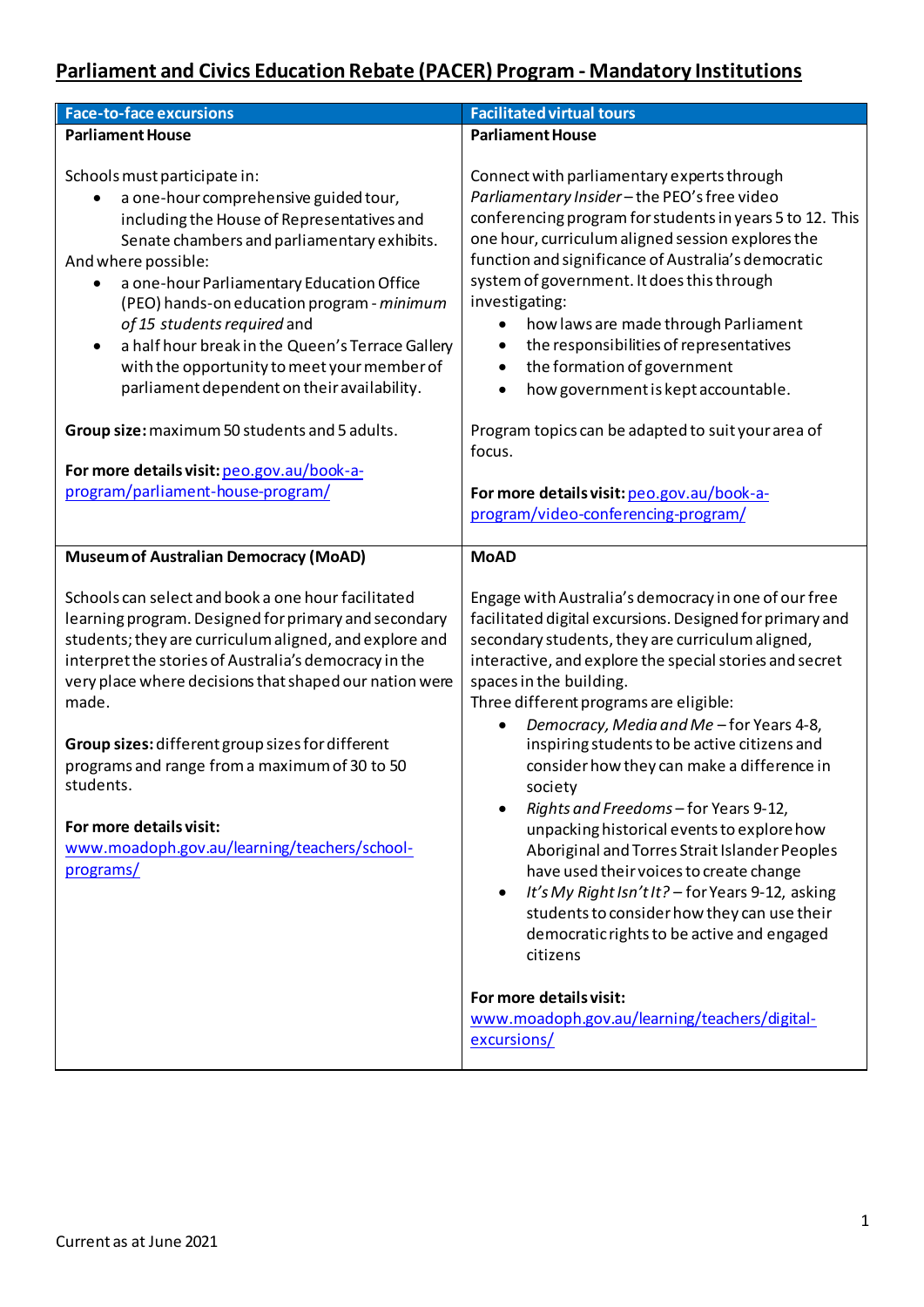| <b>National Electoral Education Centre (NEEC)</b><br><b>NEEC</b><br>Schools choose from one of four 60 minute education<br>programs - House of Representatives, Senate,<br>their school. The pack includes everything required to<br>run a fair and fun school election.<br>Referendums, or Eligible Elector.<br>(New, to be offered from August 2022) Suitable for<br>Group size: maximum 45 primary students or 40<br>students of all levels, this new facilitated digital<br>secondary students.<br>program will explore key concepts of representation<br>and voting. Students will experience the preferential<br>For more details visit: education.aec.gov.au/visit-us/<br>voting system in action by participating in a House of<br>Representatives election scenario, including counting<br>the votes to achieve a result.<br>The Australian War Memorial<br>The Australian War Memorial<br>Schools can book:<br>on Thursdays and Fridays each week of term-up to<br>a one hour facilitated Education program in the<br>three classes per session.<br>galleries-entry on the hour from 9 am to 3 pm<br>limited availability for School Wreath Laying<br>$\bullet$<br>45 minute themed programs run at 9.30am, 10.45am,<br>Ceremony program, or attendance at Last Post<br>Ceremony<br>timetables/time zones. Both Primary and Secondary<br>no self-guided visits in the galleries.<br>$\bullet$<br>programs available.<br>Group size: maximum 90 students Term 2 2021, 110<br>Group size: maximum of 100 students.<br>students from Term 3 2021.<br>For more details visit:<br>https://www.awm.gov.au/learn/schools/VirtualExcursi<br>For more details visit:<br>https://www.awm.gov.au/visit/schools<br>ons<br>Virtually there-A pre-recorded virtual visit to the<br>Memorial's galleries-Primary and Secondary versions<br>available<br>For more details visit: | <b>Face-to-face excursions</b> | <b>Facilitated virtual tours</b>                                                                                                                                                                    |
|----------------------------------------------------------------------------------------------------------------------------------------------------------------------------------------------------------------------------------------------------------------------------------------------------------------------------------------------------------------------------------------------------------------------------------------------------------------------------------------------------------------------------------------------------------------------------------------------------------------------------------------------------------------------------------------------------------------------------------------------------------------------------------------------------------------------------------------------------------------------------------------------------------------------------------------------------------------------------------------------------------------------------------------------------------------------------------------------------------------------------------------------------------------------------------------------------------------------------------------------------------------------------------------------------------------------------------------------------------------------------------------------------------------------------------------------------------------------------------------------------------------------------------------------------------------------------------------------------------------------------------------------------------------------------------------------------------------------------------------------------------------------------------------------------------------------------------------------------------------------------|--------------------------------|-----------------------------------------------------------------------------------------------------------------------------------------------------------------------------------------------------|
|                                                                                                                                                                                                                                                                                                                                                                                                                                                                                                                                                                                                                                                                                                                                                                                                                                                                                                                                                                                                                                                                                                                                                                                                                                                                                                                                                                                                                                                                                                                                                                                                                                                                                                                                                                                                                                                                            |                                |                                                                                                                                                                                                     |
|                                                                                                                                                                                                                                                                                                                                                                                                                                                                                                                                                                                                                                                                                                                                                                                                                                                                                                                                                                                                                                                                                                                                                                                                                                                                                                                                                                                                                                                                                                                                                                                                                                                                                                                                                                                                                                                                            |                                | (Existing) Schools can book a Get Voting pack be sent to                                                                                                                                            |
|                                                                                                                                                                                                                                                                                                                                                                                                                                                                                                                                                                                                                                                                                                                                                                                                                                                                                                                                                                                                                                                                                                                                                                                                                                                                                                                                                                                                                                                                                                                                                                                                                                                                                                                                                                                                                                                                            |                                | For more details visit: education.aec.gov.au/getvoting/                                                                                                                                             |
|                                                                                                                                                                                                                                                                                                                                                                                                                                                                                                                                                                                                                                                                                                                                                                                                                                                                                                                                                                                                                                                                                                                                                                                                                                                                                                                                                                                                                                                                                                                                                                                                                                                                                                                                                                                                                                                                            |                                |                                                                                                                                                                                                     |
|                                                                                                                                                                                                                                                                                                                                                                                                                                                                                                                                                                                                                                                                                                                                                                                                                                                                                                                                                                                                                                                                                                                                                                                                                                                                                                                                                                                                                                                                                                                                                                                                                                                                                                                                                                                                                                                                            |                                | Free, live and interactive virtual excursions are available<br>and 1.30pm with some flexibility in case of clashes with<br>https://www.awm.gov.au/learn/schools/resources/virt<br>uallythereprimary |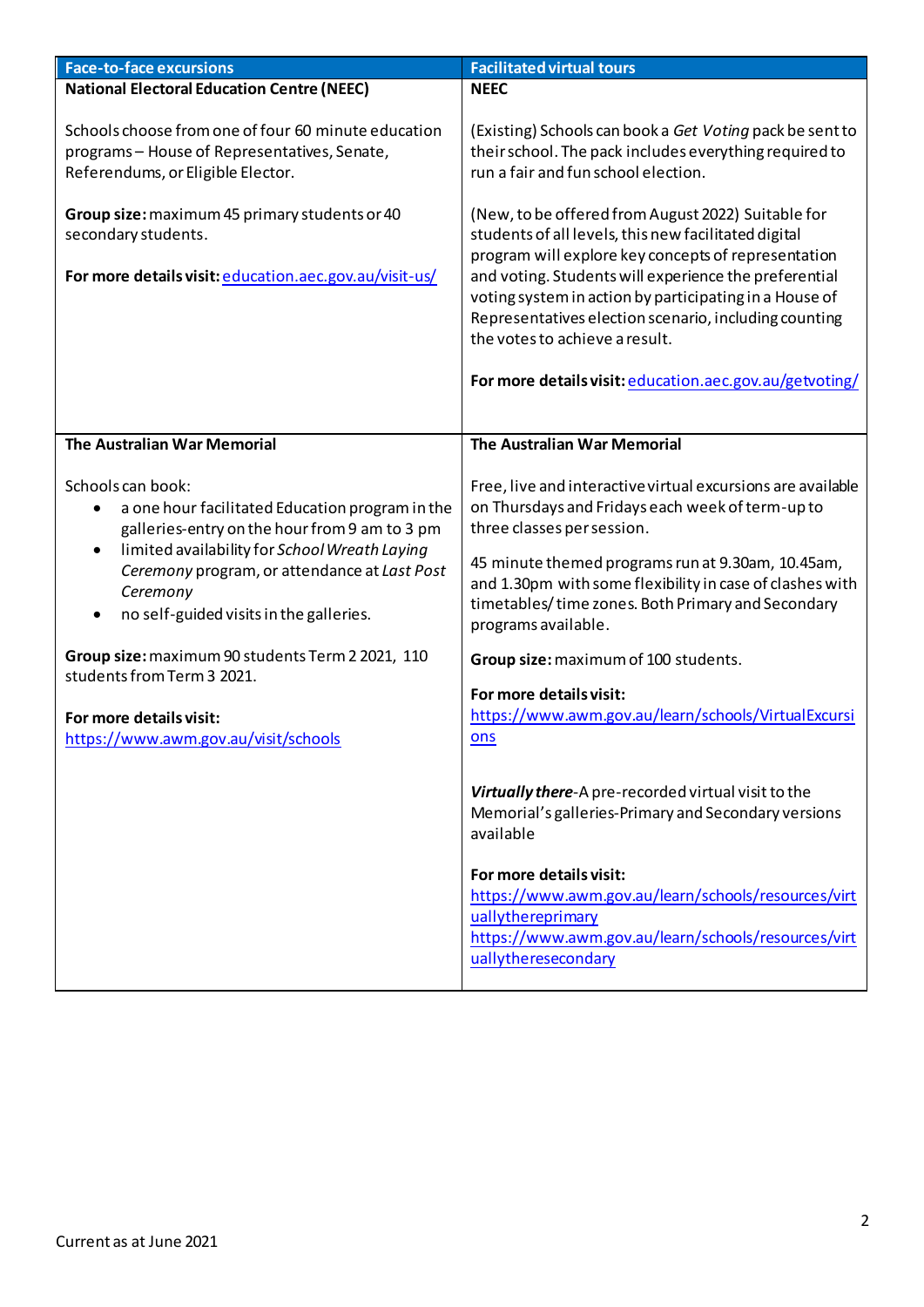## **Parliament and Civics Education Rebate (PACER) Program - Alternative Institutions**

| <b>Face-to-face excursions</b>                                                                                                                                                                                                                                                                                                                                                                                                                                                                                             | <b>Facilitated virtual tours</b>                                                                                                                                                                                                                                                                                                                                                                                                                                                                                    |
|----------------------------------------------------------------------------------------------------------------------------------------------------------------------------------------------------------------------------------------------------------------------------------------------------------------------------------------------------------------------------------------------------------------------------------------------------------------------------------------------------------------------------|---------------------------------------------------------------------------------------------------------------------------------------------------------------------------------------------------------------------------------------------------------------------------------------------------------------------------------------------------------------------------------------------------------------------------------------------------------------------------------------------------------------------|
| <b>National Museum of Australia</b>                                                                                                                                                                                                                                                                                                                                                                                                                                                                                        | <b>National Museum of Australia</b>                                                                                                                                                                                                                                                                                                                                                                                                                                                                                 |
| Schools must participate in one of the following<br>education programs:<br>Meet the People (max 60 students)<br>Making a Nation (max 60 students)<br>$\bullet$<br>A living Culture (max 60 students)<br>٠<br>Indigenous Rights and Freedoms (max 60<br>$\bullet$<br>students)<br>For more details visit: www.nma.gov.au/visit-<br>us/school-visits                                                                                                                                                                         | Schools may opt for one of the following digital<br>excursions:<br>The Australian Nation (max 30 students)<br>$\bullet$<br>Fight for Indigenous Rights (max 30 students)<br>$\bullet$<br>Endeavour Voyage: The Untold Stories of Cook<br>$\bullet$<br>and the First Australians (max 30 students)<br>For more details visit: nma.gov.au/learn/school-<br>programs/digital-outreach                                                                                                                                  |
| <b>National Gallery of Australia</b>                                                                                                                                                                                                                                                                                                                                                                                                                                                                                       | <b>National Gallery of Australia</b>                                                                                                                                                                                                                                                                                                                                                                                                                                                                                |
| Schools must participate in a 60 minute program,<br>Stories of Australian Art, the National Gallery's PACER<br>accredited program. Through the works of art,<br>students investigate themes of identity, diversity and<br>belonging as they see how artists communicate about<br>experiences of colonisation, migration, occupation and<br>activism. The program celebrates the resilience of<br>Indigenous cultures and connections between art,<br>people and Country.<br>Group size: minimum 5 and maximum 60 students. | Schools can participate in a 60 minute digital<br>excursion, Stories of Australian Art, facilitated by Artist<br>Educators. Through the works of art, students<br>investigate themes of identity, diversity and belonging<br>as they see how artists communicate about<br>experiences of colonisation, migration, occupation and<br>activism. The program celebrates the resilience of<br>Indigenous cultures and connections between art,<br>people and Country.<br>Group size: minimum 5 and maximum 30 students. |
| For more details visit:<br>https://nga.gov.au/learn/students/default.cfm                                                                                                                                                                                                                                                                                                                                                                                                                                                   | For more details visit:<br>https://nga.gov.au/learn/teachers/planvisit.cfm                                                                                                                                                                                                                                                                                                                                                                                                                                          |
| <b>High Court of Australia</b>                                                                                                                                                                                                                                                                                                                                                                                                                                                                                             | <b>High Court of Australia</b>                                                                                                                                                                                                                                                                                                                                                                                                                                                                                      |
| 60 minute tour of the High Court.                                                                                                                                                                                                                                                                                                                                                                                                                                                                                          | Not available                                                                                                                                                                                                                                                                                                                                                                                                                                                                                                       |
| Group size: maximum 20 per group including adults.                                                                                                                                                                                                                                                                                                                                                                                                                                                                         |                                                                                                                                                                                                                                                                                                                                                                                                                                                                                                                     |
| For more details visit:<br>www.hcourt.gov.au/about/tour-bookings                                                                                                                                                                                                                                                                                                                                                                                                                                                           |                                                                                                                                                                                                                                                                                                                                                                                                                                                                                                                     |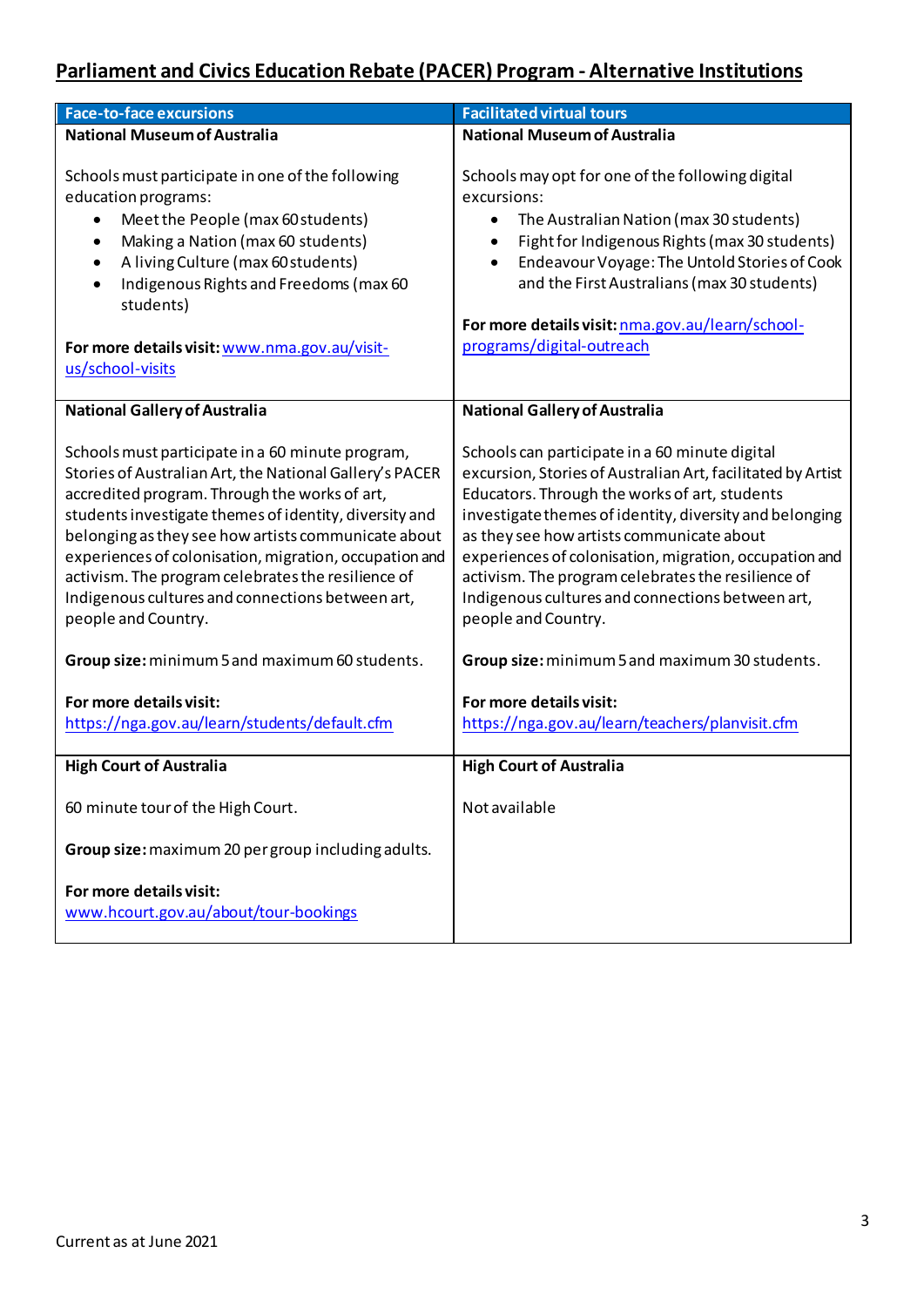| <b>Face-to-face excursions</b>                                                                                                                                                                                                                                                                                                                                                                                                                                                                                                                                        | <b>Facilitated virtual tours</b>                                                                                                                                                                                                                                                                                                                                                                                                                                                                                                                   |
|-----------------------------------------------------------------------------------------------------------------------------------------------------------------------------------------------------------------------------------------------------------------------------------------------------------------------------------------------------------------------------------------------------------------------------------------------------------------------------------------------------------------------------------------------------------------------|----------------------------------------------------------------------------------------------------------------------------------------------------------------------------------------------------------------------------------------------------------------------------------------------------------------------------------------------------------------------------------------------------------------------------------------------------------------------------------------------------------------------------------------------------|
| <b>National Archives of Australia</b>                                                                                                                                                                                                                                                                                                                                                                                                                                                                                                                                 | <b>National Archives of Australia</b>                                                                                                                                                                                                                                                                                                                                                                                                                                                                                                              |
| Schools can participate in a 60 minute insightful<br>educator led primary or secondary curriculum-aligned<br>program that connect students with pivotal moments<br>in 20th-century Australian history and explore themes<br>from creativity and identity through to immigration,<br>defence and reconciliation.<br>Availability: Tuesday to Thursday, 10am to 4:30pm<br>Group size: maximum of 45 students per group with a<br>requested ratio of one adult per 15 students.<br>For more details visit: www.naa.gov.au/learn/school-                                  | Not available                                                                                                                                                                                                                                                                                                                                                                                                                                                                                                                                      |
| visits                                                                                                                                                                                                                                                                                                                                                                                                                                                                                                                                                                |                                                                                                                                                                                                                                                                                                                                                                                                                                                                                                                                                    |
| <b>National Portrait Gallery</b>                                                                                                                                                                                                                                                                                                                                                                                                                                                                                                                                      | <b>National Portrait Gallery</b>                                                                                                                                                                                                                                                                                                                                                                                                                                                                                                                   |
|                                                                                                                                                                                                                                                                                                                                                                                                                                                                                                                                                                       |                                                                                                                                                                                                                                                                                                                                                                                                                                                                                                                                                    |
| Schools must participate in a civics and citizenship or<br>Aboriginal and Torres Strait Islander achievements and<br>activism education program<br>Civics and citizenship<br>In these programs we emphasise recognition of<br>individuals from diverse backgrounds and fields of<br>endeavour who have excelled and contributed to<br>society. Students will discover ways to examine the<br>portraits of significant Australians - past and present -<br>through discussion, role play and drawing.                                                                  | Live and interactive virtual excursions are available on<br>themes of civics and citizenship, and Aboriginal and<br>Torres Strait Islander achievements & activism. Our<br>virtual programs are for students of all levels, and run<br>for 45-60 minutes (with scheduling to suit your school<br>timetable or time zone).<br>All participants are encouraged to explore newideas,<br>ways of seeing and to respond creatively, in order to<br>understand and appreciate Australia's complex<br>history, its intriguing people and magnificent art. |
| Aboriginal and Torres Strait Islander achievements and<br>activism<br>This program identifies significant events and ideas in<br>Aboriginal and Torres Strait Islander histories, through<br>key individuals who have shaped the political and<br>cultural developments involved. Students will explore<br>portraits via visual analysis, debate and pictorial<br>representation; and discover how portraits can be<br>used as historical documents.<br>Group size maximum 45 students + 3 adults<br>For more details visit:<br>www.portrait.gov.au/content/education | For more details visit:<br>https://www.portrait.gov.au/content/virtual-<br>excursions/<br>Bookings can be made here:<br>https://www.portrait.gov.au/form-groupbookings.php                                                                                                                                                                                                                                                                                                                                                                         |